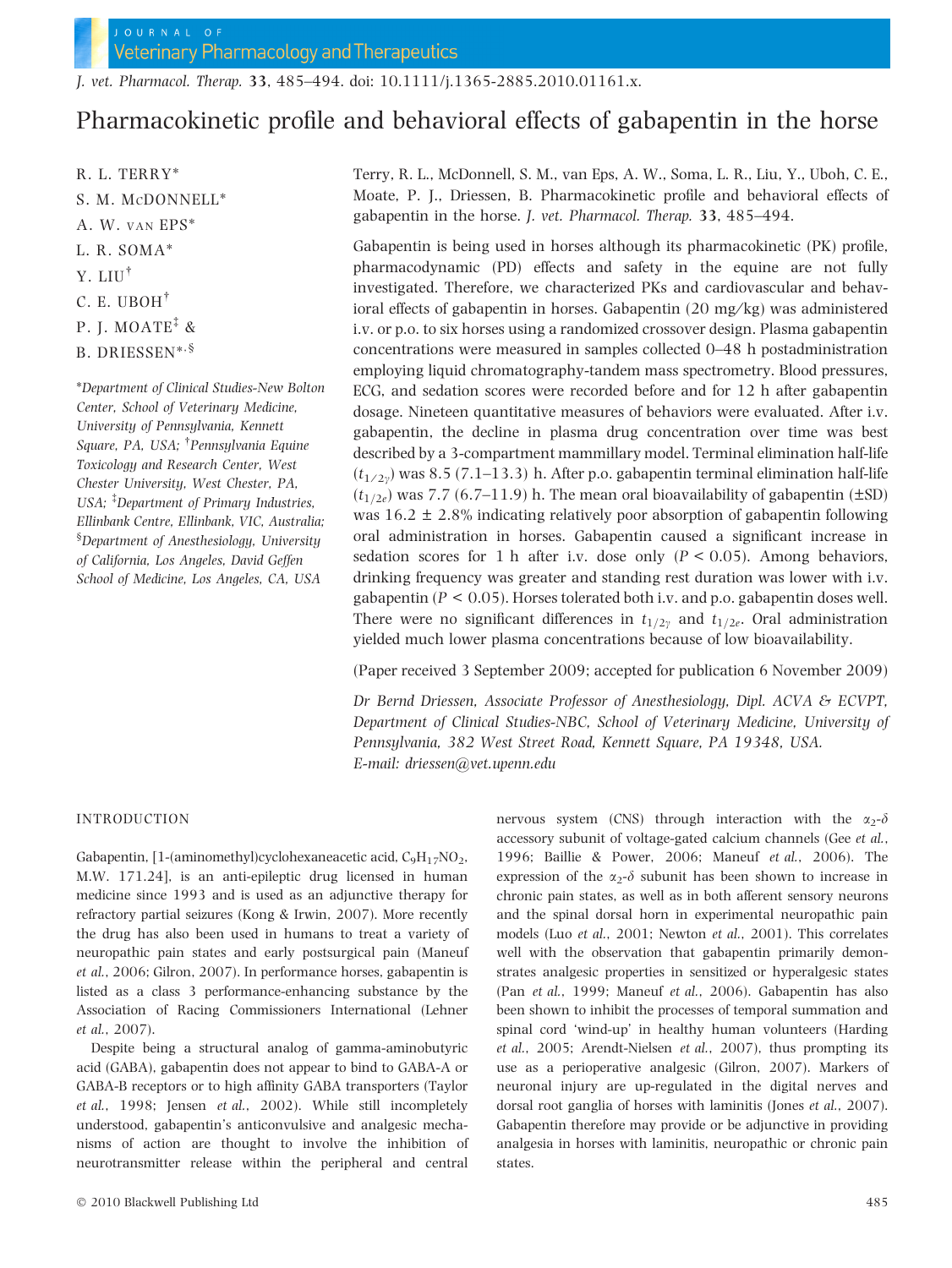The pharmacokinetic profile of gabapentin has been extensively studied in humans (Vollmer et al., 1989; Boyd et al., 1999; Gidal et al., 2000), monkeys, dogs and rodents (Vollmer et al., 1986; Radulovic et al., 1995). Being currently commercially available only in tablet, syrup, and capsule formulations, reports of gabapentin use in the horse refer only to oral (p.o.) administration of doses extrapolated from use in other species  $(2.5 \text{ mg/kg}$  at intervals of 8, 12 or 24 h; Davis *et al.*, 2007, 2.0– 3.3 mg/kg at intervals of 8 or 12 h; Dutton *et al.*, 2009). A recent study (Dirikolu et al., 2008) described the pharmacokinetic properties of a single p.o. dose  $(5 \text{ mg/kg})$  of gabapentin in four horses; however the oral bioavailability, behavioral effects and safety in the horse have not been documented. In humans, gabapentin is considered to be relatively safe and well tolerated with the most common side effects comprising somnolence. dizziness, sedation, and ataxia (Gilron, 2007).

The aims of this study were to (i) determine gabapentin's pharmacokinetic profile following i.v. and p.o. administration in healthy horses at a dose that produced an identifiable CNS effect, (ii) estimate the bioavailability of gabapentin at this dose, and (iii) assess cardiovascular and behavioral changes following gabapentin dosage to describe the pharmacodynamic effects, side effect and safety profiles in the horse.

# MATERIALS AND METHODS

#### Animals

The study protocol was approved by the University of Pennsylvania's Institutional Animal Care and Use Committee. Six clinically healthy Thoroughbred geldings,  $12.7 \pm 5.0$ (mean  $\pm$  SD) years old and weighing 530  $\pm$  49 kg, were used in the study. Two days before the experiment, horses were brought from pasture into stalls. They were fed grass hay and water ad libitum and received grain at 6:00 hours and 16:00 hours. The horses remained housed for the duration of the study but were turned out for 2 h daily into small paddocks except on days of testing. All experiments started at 7:00 hours.

#### Drug administration and sample collection

Gabapentin (20 mg/kg) was administered i.v. or p.o. to horses in a crossover, randomized design. Intravenous gabapentin, in a range of 30 to 90 mg/kg, significantly attenuates allodynia in nerve-injured rats (Pan et al., 1999). While data regarding gabapentin's anticonvulsive and anti-neuropathic efficacy in horses are currently not available, pharmacokinetic parameters were previously determined in various species including dog and monkey following a 50 mg/kg i.v. and p.o. dose (Radulovic *et al.*, 1995). To avoid overdosing yet ensuring a pharmacodynamically effective dose being used, a pilot study was initially conducted in which the drug was administered to two horses by constant rate infusion (CRI; 1 mg/kg/min) until a clear central nervous effect (i.e. sedation) was noted. In the crossover study, there was a 2-week wash-out period between the i.v and p.o. dosage of gabapentin. Blood samples were collected by the use of a 14 gauge catheter (Angiocath, Becton Dickinson, Sandy, UT, USA) placed in the left jugular vein using an aseptic technique after previous intradermal mepivacaine 2% (Carbocaine HCl USP, Hospira, Inc., Lake Forest, IL, USA) infiltration. Intravenous administration was via a second catheter placed in the right jugular vein.

The gabapentin solution  $(100 \text{ mg/mL})$  aqueous solution with benzyl alcohol  $(3\% \text{ w/w})$  as preservative) to be administered i.v. was provided by a compounding pharmacy (Wedgewood Pharmacy, Swedesboro, NJ, USA) and subject to internal quality control using the analytical technique detailed below. The 20 mg/kg dose was diluted in 500 mL sterile saline (0.9% NaCl) and infused over 30 min at  $\sim 0.67$  mg/kg/min in an attempt to avoid severe or unpredicted responses to drug administration (Vollmer et al., 1989). Blood samples were collected at time 0 and 2, 4, 6, 10, 15 and 30 min during the CRI and 2, 4, 6, 10, 15, 30, 45 min and 1, 2, 4, 6, 8, 10, 12, 16, 20, 24, 36 and 48 h postinfusion. Samples were transferred into vials containing potassium oxalate with sodium fluoride as the anticoagulant (Tyco Healthcare Group, Mansfield, MA, USA).

The orally administered solution was prepared by suspending crushed gabapentin tablets (Actavis Elizabeth Llc, Elizabeth, NJ, USA) in 10 mL of water and 5 mL of molasses within a 60 mL dose syringe. This suspension was delivered directly into the mouth of the animals followed by flushing with water. Blood samples were collected at time 0 and 2, 4, 10, 15, 30, 45 min and 1, 1.5, 2, 3, 4, 6, 8, 10, 12, 16, 20, 24, 36 and 48 h after p.o. dose. The horses received their morning grain 2 h before drug dosing and were allowed hay up to half an hour before dosing. Hay was then reintroduced 1 h after the oral dose was administered. Blood samples were centrifuged (2,500 g for 15 min) to obtain plasma. Aliquots of 2 mL plasma were immediately frozen at  $-20$  °C and later stored at  $-70$  °C until analyzed after 4 months. Each aliquot of plasma was used once to eliminate any effect of freeze-thaw cycles on the concentration of gabapentin in the sample.

Each horse also received an i.v. saline infusion as a control treatment during which all monitoring and sampling procedures were the same as those for the i.v. gabapentin treatment. The timing of the control treatment was randomly assigned to 2 days either before or after the i.v. gabapentin dose.

#### Plasma gabapentin detection and quantification by LC-MS/MS

Plasma gabapentin concentrations were measured using LC-MS/MS in positive electrospray ionization mode, following previously described techniques (Carlsson & Reubsaet, 2004; Lehner et al., 2007). The concentrations of gabapentin in plasma samples were determined by incorporating internal standard (IS  $(S)-(+)$ - $\alpha$ -amino-cyclohexane-propionic acid hydrate (ACP), and using product ion chromatographic peak area ratios and linear regression analysis with  $1/x$  weighting factor.

# Preparation of primary reference and calibrator solutions.

A stock solution of gabapentin (Sigma-Aldrich, St. Louis, MO, USA; 1 mg/mL) was prepared in HPLC grade methanol and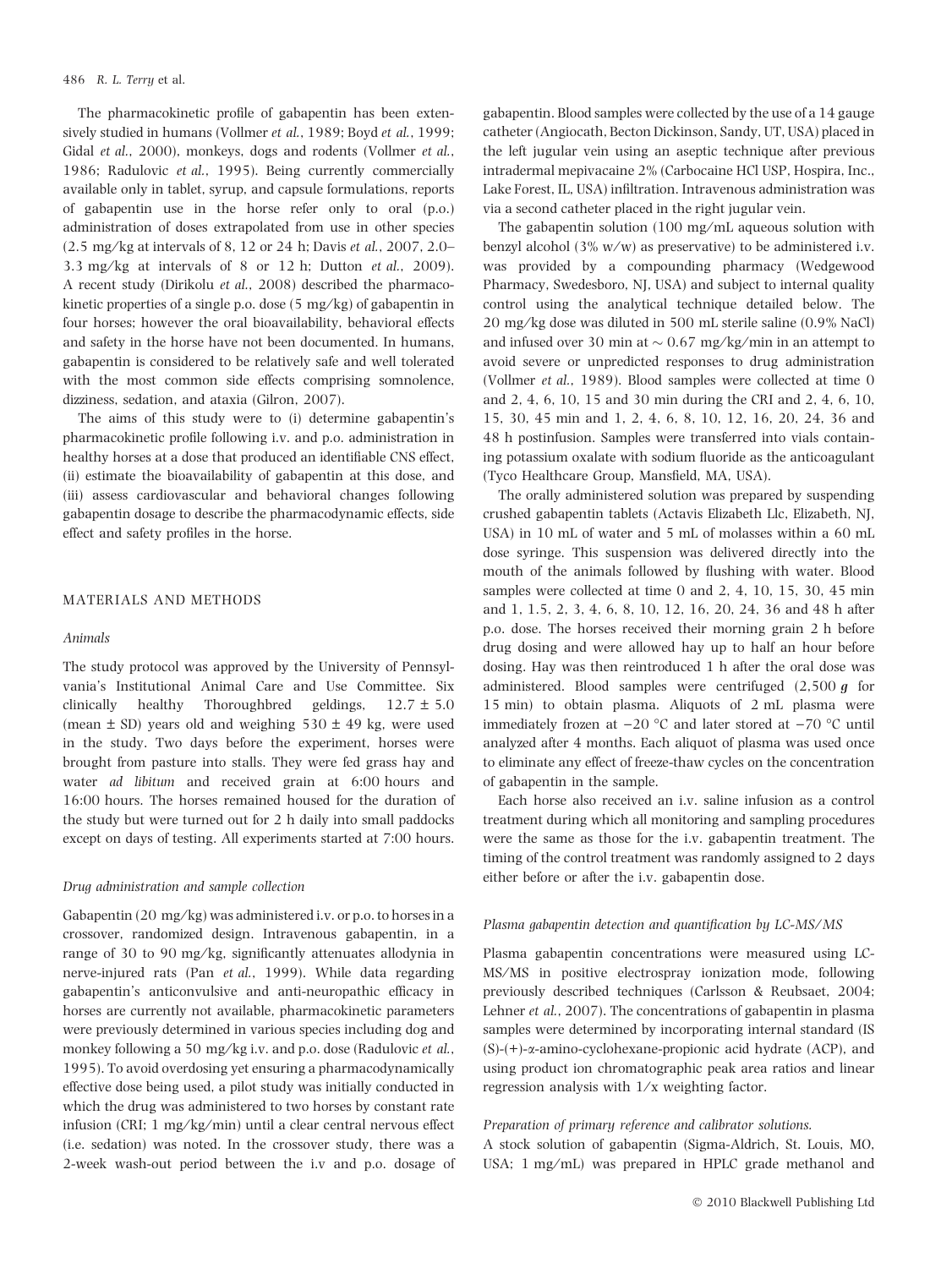

Fig. 1. Mass-spectrums of blank equine plasma, plasma spiked with (S)-(+)- $\alpha$ -amino-cyclohexane-propionic acid hydrate (ACP) serving as internal standard (IS), and plasma containing gabapentin.

subsequently diluted with water/methanol (50:50,  $v/v$ ) to yield calibrator working solutions of 200, 400, 800, 1600, 4000, 8000, 16 000, 40 000 and 50 000  $\mu$ g/mL. Likewise a 1 mg/mL IS stock solution (ACP; Sigma-Aldrich, St. Louis, MO, USA) was prepared and then diluted with water/methanol (50:50) to 500 ng ⁄ mL. Finally, a plasma calibration solution was prepared by adding 50  $\mu$ L of each calibrator working solution of gabapentin to  $950 \mu L$  of blank plasma (from a pooled sample) in labeled 1.5 mL microcentrifuge tubes (Thermo Fisher Scientific Pierce, Fair Lawn, NJ, USA).

Extraction of gabapentin from equine plasma. Samples were prepared by protein precipitation with acetonitrile (LC/MS grade, Burdick & Jackson, Muskegon, MI, USA). For this purpose,  $100 \mu L$  plasma aliquots (controls, calibrators, samples) were transferred into labeled 1.5 mL microcentrifuge tubes, then  $100 \mu L$  of ACP was added to all tubes except the negative control samples followed by 500  $\mu$ L acetonitrile. The solutions were thoroughly Vortex mixed and then centrifuged at 6800 g for 3 min to achieve a separation of the phases. The resulting supernatant (100  $\mu$ L) was transferred to autosampler vials fitted with 200  $\mu$ L limited volume inserts (Restek, Bellefonte, PA, USA) for analysis by LC-MS/MS.

Instrumentation and operating parameters. The LC-MS/MS system consisted of an Applied Biosystems (ABI) 4000 Q Trap hybrid triple-quadrupole linear ion trap mass spectrometer with Analyst Version 1.4.2 for system control and data acquisition and processing (Life Technologies Corporation, Carlsbad, CA, USA) and a Shimadzu 20AD LC with SIL-HTc autosampler (Shimadzu Scientific Instruments, Columbia, MD, USA). Liquid chromatographic separations were achieved using reverse-phase ACE  $C_{18}$ column (7.5 cm  $\times$  2.1 mm ID, 5  $\mu$ m particle size; MAC-MOD Analytical, Inc., Chadds Ford, PA, USA) with guard column (1 cm  $\times$  2.1 mm ID, 5  $\mu$ m particle; MAC-MOD Analytical, Inc.) at 30 °C and 0.2  $\mu$ m column filter (MAC-MOD Analytical, Inc.). The mobile phase comprised 5 mm ammonium formate  $(pH = 3.51;$  solvent A) and acetonitrile (solvent B). Gabapentin was eluted with a mobile phase gradient using a flow rate was 300  $\mu$ L/min, i.e. for analysis, a mobile phase gradient program was employed: 99% solvent A and 1% solvent B for the first 0.1 min, solvent B was increased to 80% from 0.1 to 3 min, and held for 1 min prior to returning to initial condition for 3 min (oven temperature 30  $^{\circ}$ C). Total analysis time was 7 min. Turbo source temperature was  $350^{\circ}$ C; ion source gas 1 and gas 2 each was at 40 psi; curtain gas was 25 psi, collision gas was 5 psi and ion spray voltage was 5500 V. Declustering potential (DP) for gabapentin and IS was 50 V, collision energy (CE) was 25 for gabapentin and 20 V for IS, entrance potential (EP) was 10 V for both gabapentin and IS whereas collision cell exit potential (CXP) for gabapentin was 8 and that for IS was 10 V.

Both gabapentin and IS were detected in the MS/MS mode by monitoring  $m/z$  172  $\rightarrow$   $m/z$  137 transition for gabapentin and  $m/z$  172  $\rightarrow$   $m/z$  126 transition for IS (Fig. 1) in the quantification on gabapentin. Dwell time per transition was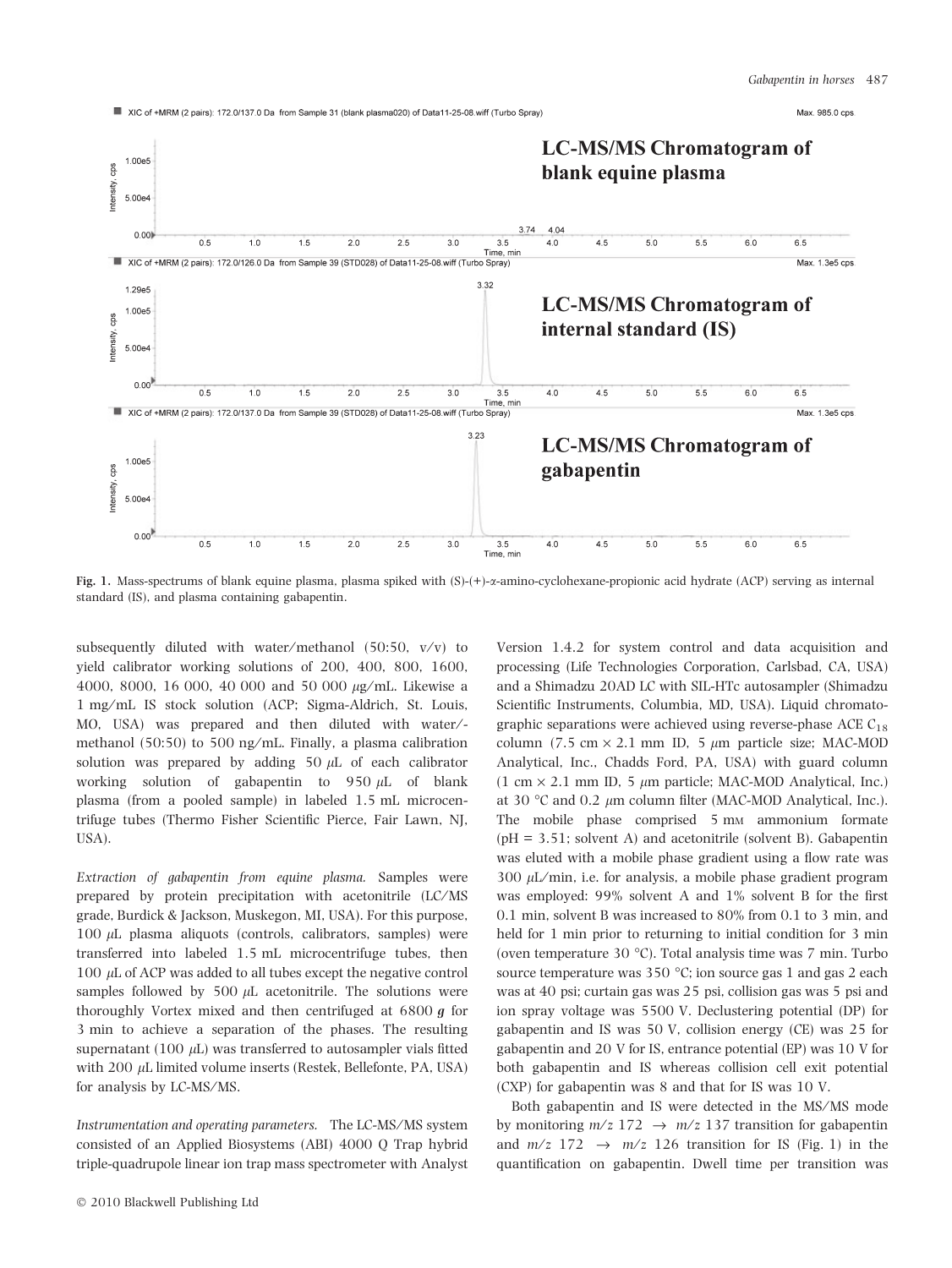200 msec. No metabolite of gabapentin in plasma was detected.

Validation procedure. The intra- and inter-day accuracy and precision were assessed by analyzing six replicate samples at three different concentrations. The best linear fit with leastsquares residuals for the calibration curves was determined by  $1/x$  weighting factor with the line of best fit through the origin  $(r^2 > 0.995$  for the analyte; Analyst v. 1.4.2). The ratio of peak area of the analyte to that of IS was proportional to analyte concentration. Intra-day and inter-day accuracy and precision for quantification of gabapentin in equine plasma were assessed by analyzing plasma samples spiked with gabapentin at three concentrations (40, 400 and 2000 ng/mL) in six replicates. Intra-day and inter-day precisions (coefficient of variation in %) were 0.96% and 3.75%, respectively. Intra-day and inter-day accuracies (bias %) were 99.1% and 102.7%, respectively. The limit of detection  $(LOD)$  was 1 ng/mL, the limit of quantification (LOQ), being defined as the lowest concentration in a calibration curve yielding precision with a coefficient of variation of <20% and accuracy of  $80-120\%$ , was 10 ng/mL. The limit of confirmation (LOC) was the lowest concentration at which the product ions were sufficient to produce stable product ion intensity ratio for confirmation of the presence of gabapentin in a test sample; the LOC was 20 ng/mL.

#### Pharmacokinetic analysis

Plasma concentration versus time curves of gabapentin following i.v. and p.o. dosage were analyzed using a nonlinear regression program (WinNonlin Version 5.2.1, Pharsight Corp., Cary, NC, USA). Two and 3-compartment models were fitted to the i.v. plasma concentration versus time curve from each horse. The model best describing the plasma concentration versus time curve for the i.v. and p.o. doses were based on the appearance of the observed and predicted concentrations, the reduction in the sums of squares, and the Akaike's information criterion (Akaike, 1976; Yamaoka et al., 1978).

The 3-compartment that best described the i.v. infusion data is described by the following equation:

$$
C_p^t = Ae^{-\alpha t} + Be^{-\beta t} + Ce^{-\gamma t},
$$

where A, B, and C were the coefficients (ng/mL) and  $\alpha$ ,  $\beta$ , and  $\gamma$ were exponents  $(h^{-1})$  and  $C_p^t$  was the plasma concentration (ng/mL) of gabapentin at time  $t$ .

A 1-compartment model with absorption into and elimination from the central compartment was fitted to the p.o. plasma concentration versus time curve from each horse and is described by the following equation:

$$
C_p^t = D * k_{01}/V/(k01 - k10) * (exp(-k10 * t) - exp(-k01 * t),
$$

where  $D$  is the dose (mg),  $V$  is the volume of distribution (mL),  $k_{01}$  and  $k_{10}$  are the first order absorption from the gut and elimination rate constants from plasma, respectively. The equation assumes 100% bioavailability and absorption of the drug.

The A, B, and C coefficients  $(\text{ng/ml})$  for the i.v. dose were calculated from the dose, volume of central compartment  $(V<sub>c</sub>)$ , and the relevant compartmental rate constants. Half-lives were calculated as the Ln2 divided by the exponents. Plasma concentration at 0 time  $(C_p^0)$  was the sum of the coefficients A, B, and C. The total area under the plasma concentration curve  $(AUC_0^{\infty})$  was determined by direct integration from 0 to infinity. The fractional quantity of gabapentin absorbed from the gastrointestinal tract into plasma was calculated as:

# $AUCpo/_{AIICliv}$

The volume of the central compartment  $(V_C)$  was calculated as:

$$
V_C = \frac{Div}{C_p^0},
$$

where  $D_{i,v}$  is the dose administered i.v. and  $C_p^0$  is the plasma concentration at zero time. Ratios of the inter-departmental rate constants  $k12_{k21}$  and  $k13_{k31}$  times  $V_c$  were used to calculate the volumes of compartments  $V_2$  and  $V_3$ , and the volume of distribution at steady-state  $(V_{SS})$  following i.v. dosage was calculated as the sum of all compartments (Gabrielsson & Weiner, 2000).

Total body clearance (Cl) was calculated as:

$$
Cl = \frac{Div}{AUC_0^\infty}
$$

Clearance following p.o. dose was corrected to fraction of drug absorbed following p.o. dosage.

#### Pharmacodynamic monitoring

Changes in heart rate (HR) and rhythm were monitored using a telemetric ECG system (Telemetric ECG system, Model #: DI-205-C; DataQ Instruments Inc., Akron, OH, USA) and systolic, diastolic and mean arterial blood pressures were noninvasively recorded at the time of blood sampling using an oscillometric blood pressure monitor and a cuff placed around the root of the tail (Cardell® 9401 BP, Minrad Inc., Orchard Park, NY, USA). Blood pressure recordings were corrected by the distance (in cm) between the point of the shoulder (position of the heart) and the root of the tail. Sedation was assessed during the first 12 h postadministration employing the following sedation scoring system adopted from Hubbell and Muir (2006):

- 0. No sedation Normal movement, normal ear and neck position, normal posture.
- 1. Mild sedation Slightly decreased frequency and rapidity of movement, lowered ear and neck, lip drooping, slightly relaxed postural tone.
- 2. Moderate sedation Moderately decreased frequency and rapidity of movement, ear tip separation, neck position below the horizontal plane.
- 3. Deep sedation Prolonged periods of immobility, pronounced ear tip separation, loss of postural tone, base wide stance.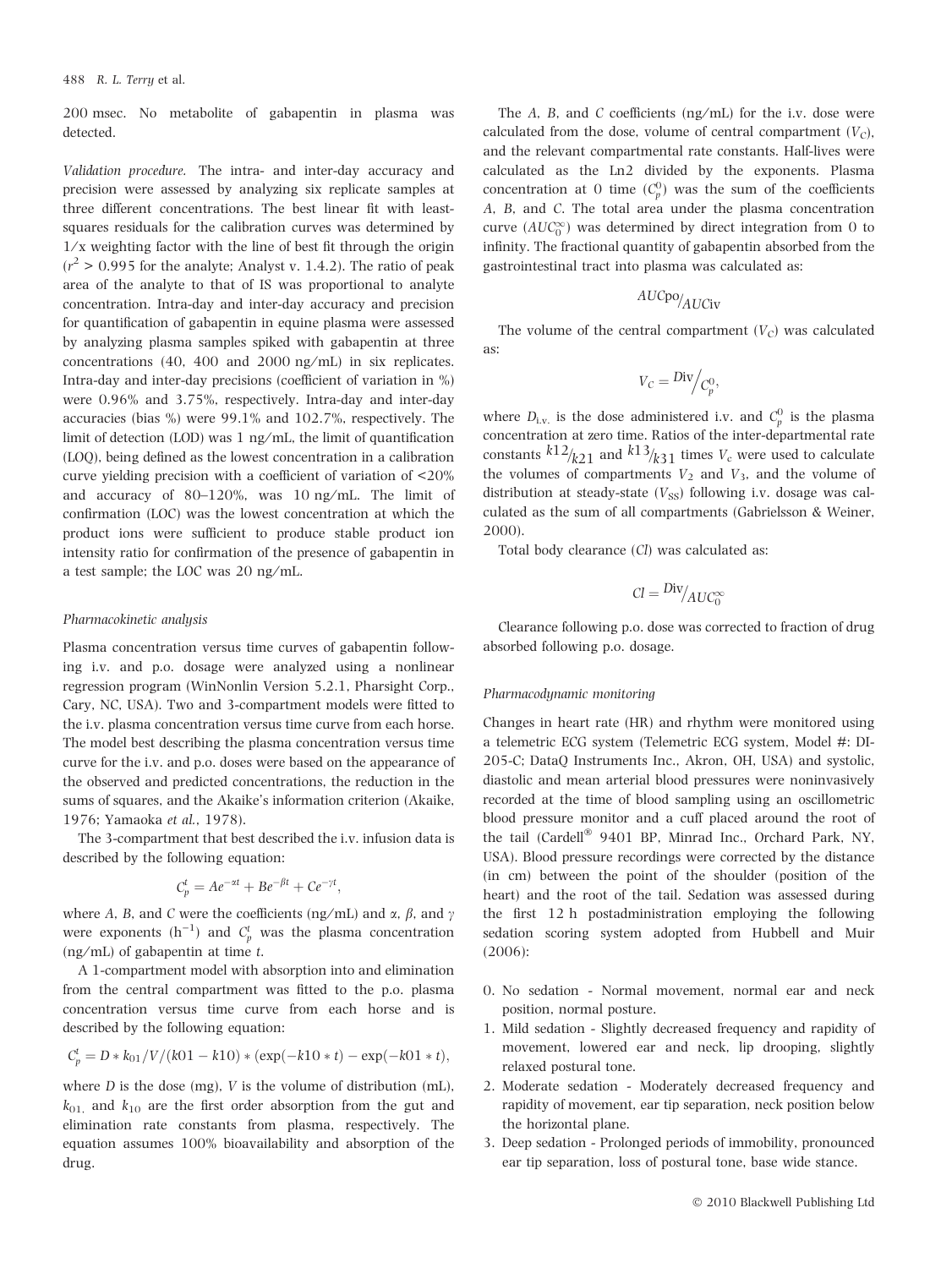To eliminate inter-observer variability, the same observer (R.T) scored each animal during the study. The barn routine and experimental protocol were standardized for all experiments and video recording was used to record the horse's behavior for 12 h postdrug administration.

#### Behavioral analysis

For each i.v. gabapentin and saline (control) treatment, a continuous 11 h VHS video recording of the horse in its stall was determined, beginning 1 h and continuing to 12 h after gabapentin or saline infusion. Video recordings were evaluated by a technician who was trained in the viewing and analysis of behavior of stalled horses. The first hour following gabapentin or saline infusion was not evaluated because of frequent interruption of ongoing behavior of the horse as a result of blood sampling, cardiovascular parameter monitoring and other measures. The video viewing and data summarizing technician was blind both to the purpose of the study and to the treatment status of the animals.

Video recordings were scanned at  $22\times$  real time, with review at  $1\times$  as needed, to record on a timeline each occurrence of eating, drinking, standing alert, standing rest (graded as light or deep), recumbent rest, urination, defecation, and any atypical or abnormal behaviors. Additionally, immediately after viewing each 11 h sample, the technician assessed the horse's overall demeanor using custom-designed 10-point rating scales for calmness (1 = calm to 10 = not calm), alertness (1 = normally alert to  $10 =$  not alert) and reactivity (normally reactive to  $10$  = hyper reactive).

#### Statistical analysis

Pharmacokinetic parameter estimates of gabapentin were expressed as median and range and plasma concentrations of gabapentin were expressed as mean ± standard deviation (SD). All parametric pharmacodynamic data are presented as mean ± SD. For cardiovascular parameters and sedation scores a categorical regression blocked on horse or t-test analysis was performed. Within-animals comparisons of behavior measures after gabapentin and saline (in controls) infusion were evaluated using dependent t-tests or Wilcoxin signed ranks tests with  $\alpha$  = 0.05. Differences were considered to be significant when  $P < 0.05$  (Statistical software program Statistix 8, Analytical Software, Tallahassee, FL, USA).

# RESULTS

#### Pharmacokinetic analysis

Pharmacokinetic parameter estimates after i.v. and p.o. gabapentin dosage are summarized in Table 1, and plasma concentrations measured at all time points after i.v. and p.o. gabapentin are shown in Fig. 2. The i.v. plasma-concentration–time curve of gabapentin was best fitted to a 3-compartment mammillary Table 1. Pharmacokinetic parameter estimates following continuous intravenous infusion of gabapentin  $(20 \text{ mg/kg})$  over a period of 30 min and oral administration of gabapentin  $(20 \text{ mg/kg})$  in six horses

| Parameter                          | Median | Range          |
|------------------------------------|--------|----------------|
| Intravenous administration         |        |                |
| $A \ (\mu g/mL)$                   | 174.7  | 145.0-190.6    |
| $\alpha$ ( $\alpha$ )              | 7.55   | $6.48 - 9.46$  |
| $t_{1/2\alpha}$ (h)                | 0.09   | $0.07 - 0.11$  |
| $B(\mu g/mL)$                      | 16.3   | $15.0 - 25.6$  |
| $\beta$ ( $\bar{h}$ )              | 0.40   | $0.16 - 0.62$  |
| $t_{1/2\beta}$ (h)                 | 1.81   | $1.11 - 4.43$  |
| $C \left( \mu \text{g/mL} \right)$ | 12.8   | $0.82 - 15.8$  |
| $\gamma$ ( <sup>-</sup> h)         | 0.08   | $0.03 - 0.10$  |
| $t_{1/2\gamma}$ (h)                | 8.53   | $7.06 - 13.3$  |
| $AUC_0^{\infty}$ (µg·h/mL)         | 216.6  | 195.1-267.5    |
| $C_{\rm max}$ ( $\mu$ g/mL)        | 73.0   | $66.2 - 76.3$  |
| $Cl$ (mL $\cdot h/kg$ )            | 96.7   | 77.0-100.8     |
| $V_C$ (mL/kg)                      | 96.5   | 86.3-114.2     |
| $V_2$ (mL/kg)                      | 350.4  | 309.4 - 483.8  |
| $V_3$ (mL/kg)                      | 386.8  | 75.9–463.2     |
| $V_{ss}$ (mL/kg)                   | 809.7  | 663.6-898.7    |
| Oral administration                |        |                |
| $k_a$ (h <sup>-1</sup> )           | 1.63   | $0.80 - 2.07$  |
| ta(h)                              | 0.42   | $0.33 - 0.86$  |
| $k_e$ (h <sup>-1</sup> )           | 0.09   | $0.06 - 0.10$  |
| te(h)                              | 7.73   | $6.70 - 11.93$ |
| $Cl/F$ (mL $\cdot$ h/kg)           | 87.2   | $72.6 - 95.8$  |
| $T_{\rm max}$ (h)                  | 1.00   | $0.75 - 2.00$  |
| $C_{\rm max}$ ( $\mu$ g/mL)        | 3.75   | 1.89 - 5.76    |
| $AUC_0^{\infty}$ (µg·h/mL)         | 38.8   | $22.9 - 61.6$  |

A, B, C, coefficients;  $\alpha$ ,  $\beta$ ,  $\gamma$ , exponents;  $t_{1/2\alpha}$ ,  $t_{1/2\beta}$ ,  $t_{1/2\gamma}$  = elimination half-lives;  $V_c$ , volume of central compartment;  $V_2$ ,  $V_3$ , estimated volume of compartments 2 and 3.  $AUC_0^{\infty}$  = area under the plasma concentration–time curve  $0$  to infinity;  $Cl$ , total body clearance;  $V_{ss}$ , steady-state volume of distribution;  $k_a$ , absorption rate constant;  $t_{1/2a}$  = absorption half-life;  $k_e$ , elimination rate constant;  $t_{1/2e}$  = elimination half-life; Cl/F, fractional oral plasma clearance;  $T_{\text{max}}$ , time of maximum concentration;  $C_{\text{max}}$ , maximum plasma concentration.

model. The  $C_{\text{max}}$  at the end of the CRI (i.e. at 0.5 h) was 73.0  $\mu$ g/mL and progressively decreased to 0.27  $\pm$  0.16  $\mu$ g/mL at 48 h. The  $t_{1/2\alpha}$  and  $t_{1/2\beta}$  half-lives of gabapentin were 0.09 and 1.8 h, respectively and were followed by a slower  $t_{1/2}$ elimination phase of 8.5 h.

The p.o. plasma-concentration–time curve of gabapentin was best fitted to a 1-compartment model with absorption into and elimination from a central compartment. After oral gabapentin  $C_{\text{max}}$  and  $T_{\text{max}}$  were 3.75  $\mu$ g/mL and 1.0 h, respectively and the plasma concentration declined to  $0.06 \pm 0.04 \ \mu g/mL$  at 48 h. The terminal elimination half-life  $t_{1/2e}$  was 7.7 h (Table 1) and oral bioavailabilty was  $16.2 \pm 2.8$ %. There was no significant difference between the terminal half-lives of i.v. and p.o. doses (Fig. 2).

#### Cardiovascular and behavioral effects

Cardiovascular parameters were not significantly affected by either i.v. or p.o. gabapentin. Average heart rate recordings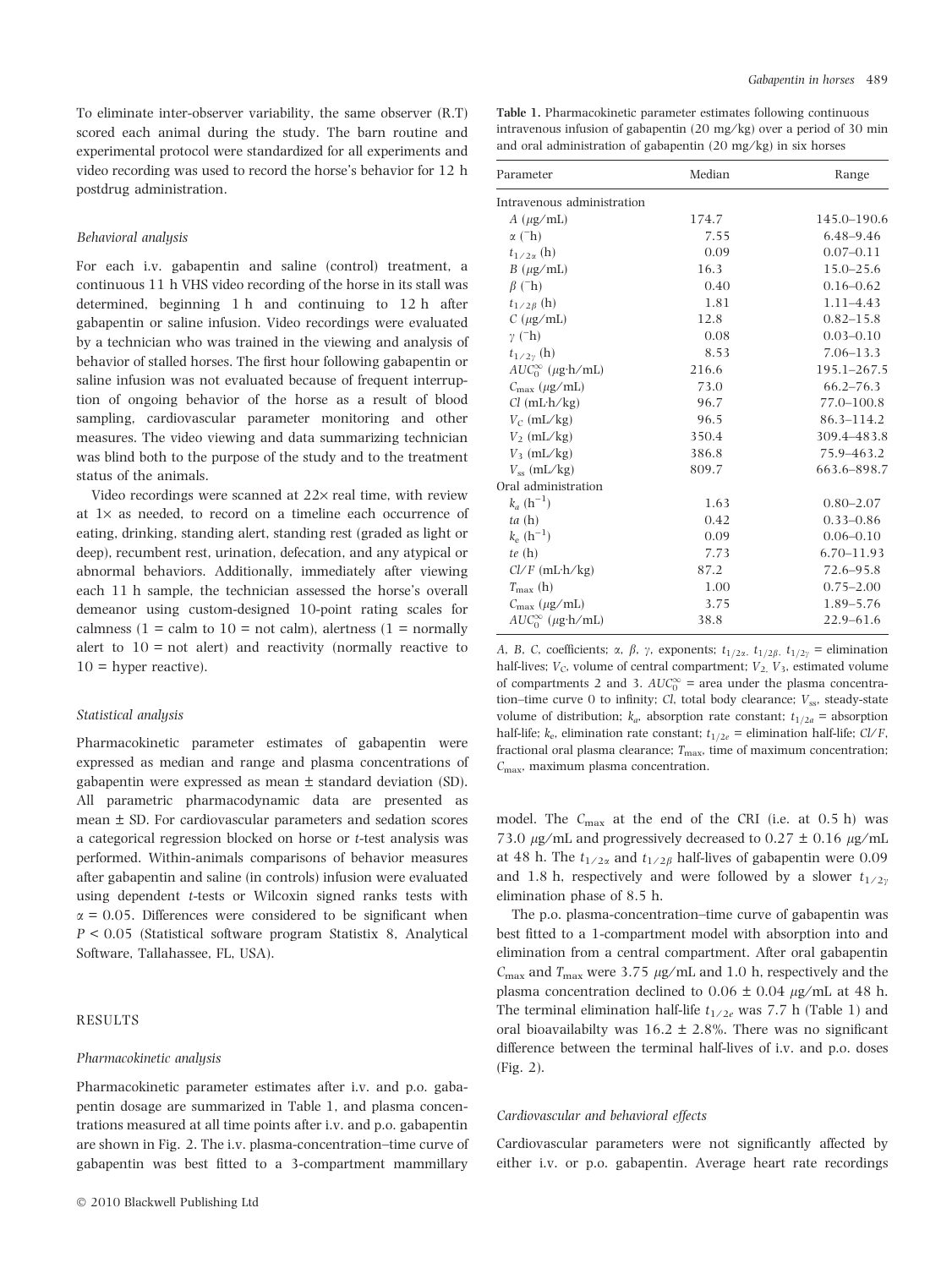

Fig. 2. Plasma gabapentin concentration (mean  $\pm$  SD) following either i.v. drug infusion (20 mg/kg) over 30 min  $(-\Box)$  or oral administration (-0–). Solid and dashed lines represent the curves of best fit ( $n = 6$ ).

ranged from 34 to 39 and 34 to 38 beats⁄ min while average mean arterial blood pressure recordings ranged from 94 to 119 and 98 to 116 mmHg following i.v. and p.o. drug administration, respectively. Intravenous gabapentin caused a significant increase in sedation scores for 1 h after drug infusion when compared with baseline measurements at 10 min ( $P < 0.05$ ). All the horses reached and maintained a sedation score of at least 1 (Table 2). However, horses appeared more dormant than deeply sedated and were easily arousable throughout the period of the elevated sedation scores, with the exception of one animal (horse # 2; Table 2) that exhibited sedation of greater depth and duration than the other five, almost reaching sedation score 3 between 60 and 90 min after drug infusion started. All horses had returned to sedation score 0 by 150 min after the beginning of CRI. Gabapentin p.o. did not produce any noticeable effects or changes in the sedation score.

When compared with the control treatment, i.v. gabapentin dose significantly increased drinking frequency and decreased the duration of standing rest ( $P < 0.05$ ). No significant differences were observed in the other 17 behavioral measures analyzed (Table 3). Subjectively no obvious behavioral effects were observed following p.o. dosage of gabapentin, however full analysis against a p.o. control treatment was not conducted.

#### DISCUSSION

#### Pharmacokinetics

The i.v. dosage of gabapentin in the horse was best described by a 3-compartment model (Fig. 2, Table 3), a pharmacokinetic profile similar to that reported for humans and other species (Vollmer et al., 1986, 1989; Beydoun et al., 1995), but different

Table 2. Sedation scores recorded after continuous intravenous infusion of gabapentin  $(20 \text{ mg/kg})$  over a period of 30 min and oral administration of gabapentin  $(20 \frac{mg}{kg})$  in six horses

| Time after<br>the beginning<br>of gabapentin |                | Horse          |                |                |                |                |                |         |
|----------------------------------------------|----------------|----------------|----------------|----------------|----------------|----------------|----------------|---------|
| infusion (min)                               | $\mathbf 1$    | $\overline{2}$ | 3              | $\overline{4}$ | 5              | 6              | Median         | Range   |
| $-10$                                        | $\overline{0}$ | $\overline{0}$ | $\overline{0}$ | $\overline{0}$ | $\overline{0}$ | $\overline{0}$ | $\overline{0}$ | $0 - 0$ |
| $\overline{c}$                               | $\overline{0}$ | $\overline{0}$ | $\overline{0}$ | $\overline{0}$ | $\overline{0}$ | $\overline{0}$ | $\overline{0}$ | $0 - 0$ |
| $\overline{4}$                               | $\overline{0}$ | $\overline{0}$ | $\overline{0}$ | $\overline{0}$ | $\overline{0}$ | $\overline{0}$ | $\overline{0}$ | $0 - 0$ |
| 6                                            | $\overline{0}$ | $\overline{0}$ | $\overline{0}$ | $\overline{0}$ | $\overline{0}$ | $\overline{0}$ | $\overline{0}$ | $0 - 0$ |
| 10                                           | $\overline{0}$ | $\overline{0}$ | $\overline{0}$ | $\overline{0}$ | 1              | $\overline{0}$ | $\overline{0}$ | $0 - 1$ |
| 15                                           | $\overline{0}$ | 1              | $\mathbf{1}$   | $\overline{0}$ | $\overline{0}$ | $\overline{0}$ | $\overline{0}$ | $0 - 1$ |
| 30                                           | 1              | 1              | $\overline{2}$ | 1              | 1              | 1              | $1^*$          | $1 - 2$ |
| 32                                           | 1              | 1              | $\mathbf{1}$   | 1              | 1              | $\overline{0}$ | $1^*$          | $0 - 1$ |
| 34                                           | 1              | 1              | 1              | 1              | 1              | $\overline{0}$ | $1*$           | $0 - 1$ |
| 36                                           | 1              | $\overline{2}$ | 1              | 1              | 1              | $\overline{0}$ | $1*$           | $0 - 2$ |
| 40                                           | 1              | $\overline{2}$ | $\overline{2}$ | 1              | $\overline{0}$ | 1              | $1*$           | $0 - 2$ |
| 45                                           | 1              | $\overline{2}$ | $\mathbf{1}$   | 1              | 1              | $\mathbf{1}$   | $1*$           | $1 - 2$ |
| 60                                           | 1              | $\overline{2}$ | $\overline{2}$ | $\overline{2}$ | $\overline{2}$ | $\mathbf{1}$   | $2*$           | $1 - 2$ |
| 75                                           | $\overline{0}$ | $\overline{2}$ | 1              | $\overline{2}$ | 1              | 1              | $1*$           | $0 - 2$ |
| 90                                           | $\overline{0}$ | 1              | 1              | $\overline{2}$ | 1              | $\overline{0}$ | $1*$           | $0 - 2$ |
| 150                                          | $\overline{0}$ | $\overline{0}$ | $\overline{0}$ | $\overline{0}$ | $\overline{0}$ | $\overline{0}$ | $\overline{0}$ | $0 - 0$ |
| 270                                          | $\overline{0}$ | $\overline{0}$ | 1              | 1              | $\overline{0}$ | $\overline{0}$ | $\Omega$       | $0 - 1$ |
| 390                                          | $\overline{0}$ | $\overline{0}$ | $\overline{0}$ | $\overline{0}$ | 1              | $\overline{0}$ | $\theta$       | $0 - 1$ |
| 510                                          | $\overline{0}$ | 1              | $\overline{0}$ | $\overline{0}$ | 1              | $\overline{0}$ | $\Omega$       | $0 - 1$ |
| 630                                          | $\overline{0}$ | $\overline{0}$ | $\overline{0}$ | $\overline{0}$ | $\overline{0}$ | $\overline{0}$ | $\theta$       | $0 - 0$ |
| 750                                          | $\overline{0}$ | $\overline{0}$ | $\overline{0}$ | $\overline{0}$ | $\overline{0}$ | $\overline{0}$ | $\overline{0}$ | $0 - 0$ |

 $*P < 0.05$  (based on categorical regression analysis).

from the dog in which plasma concentration–time data were best fitted to a 2-compartment model (Radulovic *et al.*, 1995). The  $V_c$  $(96.5 \text{ mL/kg})$  was similar to the circulating blood volume in horses (Kohn et al., 1978; Naylor et al., 1993). In the canine administered i.v. radioactive gabapentin, equilibrium was attained between erythrocytes and plasma after 10 min followed by an elimination from plasma and erythrocytes that were similar (Vollmer *et al.*, 1986). This may explain  $V_c$  being limited to the equine blood volume. The initial distribution of most drugs following an i.v. dosage attains an equilibration between plasma and the interstitial/tissue spaces with an estimated volume of  $V<sub>C</sub>$ usually larger than the blood volume. Therefore we may speculate that the initial very rapid  $\alpha$  disposition phase reflects the continuous uptake of gabapentin into erythrocytes following i.v. infusion. This would be especially relevant in the horse with the large splenic reserve of erythrocytes. The time course of gabapentin in distribution spaces  $V_2$  and  $V_3$  relative to  $V_c$  following the i.v. infusion is shown in Fig. 3. This distribution pattern into  $V_2$ and  $V_3$  was similar to that described in the rat (Vollmer *et al.*, 1986). Distribution into  $V_2$  suggests an initial uptake by a group of tissues followed by equilibration in all tissues as there was no significant difference in the final volume of the two distribution spaces. Results of studies conducted in other species suggest that the  $\beta$ -phase represents the distribution of the drug into the pancreas, skin, and kidney, as these three tissues had higher concentrations than blood. All other tissues were in the range of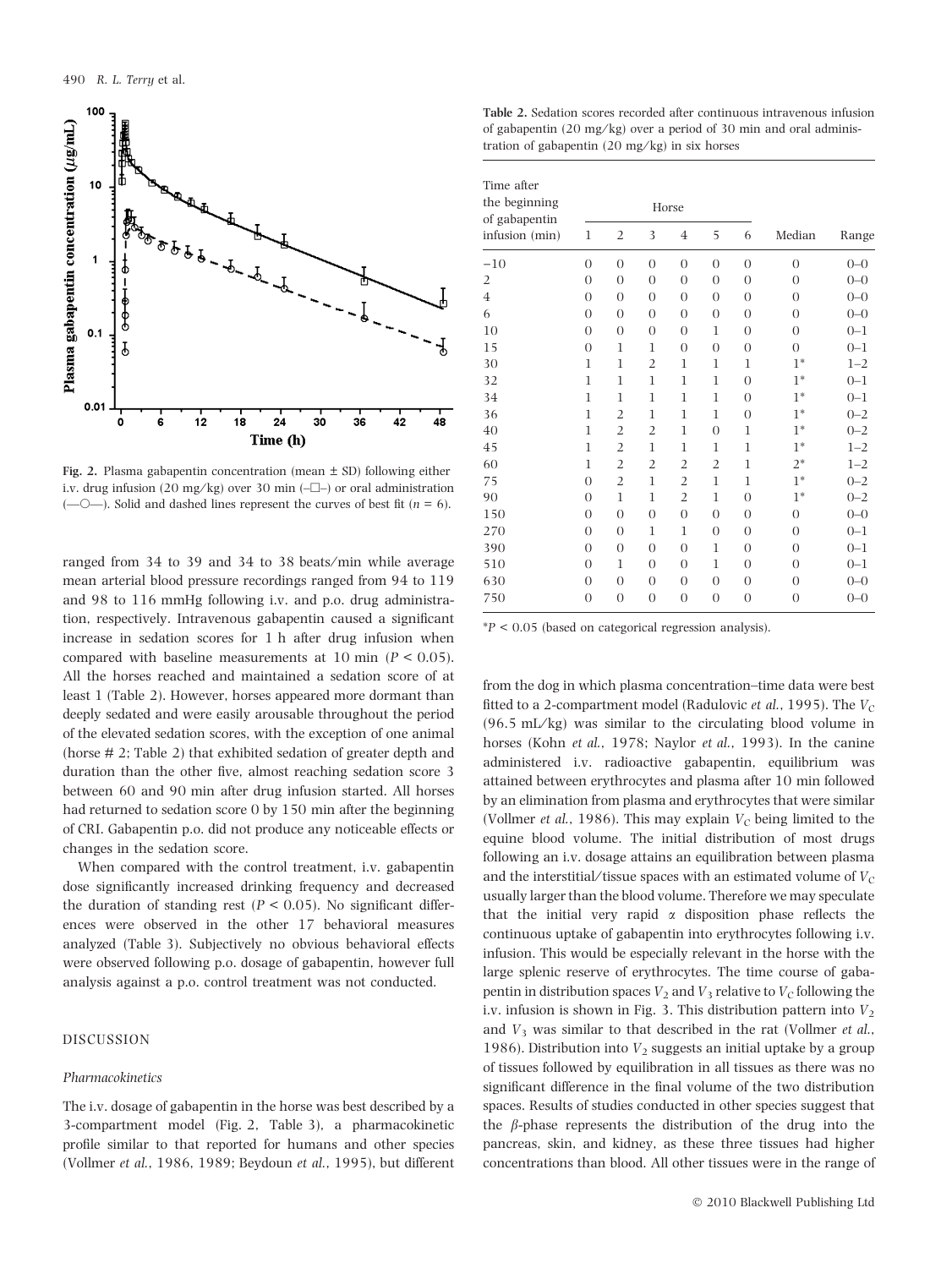| Table 3. Summary of behavioral observations<br>following continuous 30 min intravenous                     | Behavior measure 11-h<br>videotaped sample | i.v. Saline<br>(control) | Dependent<br>$t$ -test (5 df) |          |
|------------------------------------------------------------------------------------------------------------|--------------------------------------------|--------------------------|-------------------------------|----------|
| $(i.v.)$ infusion of gabapentin $(20 \text{ mg/kg})$ or<br>saline in six horses. Period of observation was | Major activity shifts                      | 26.2(8.1)                | 30.3(9.3)                     | n.s.     |
| $1-12$ h after gabapentin or saline infusion                                                               | Eating hay                                 |                          |                               |          |
|                                                                                                            | Total duration (min)                       | 403.1(93.3)              | 376.3 (81.0)                  | n.s.     |
|                                                                                                            |                                            |                          |                               |          |
|                                                                                                            | Bout frequency<br>38.8 (20.8)              |                          | 31.0(9.0)                     | n.s.     |
|                                                                                                            | Bout mean duration (min)                   | 14.0(10.0)               | 12.7(3.2)                     | n.s.     |
|                                                                                                            | Drink frequency                            | 25.8(9.8)                | 19.6(7.6)                     | P < 0.05 |
|                                                                                                            | Standing rest                              |                          |                               |          |
|                                                                                                            | Total duration (min)                       | 111.4 (64.7)             | 151.9 (51.4)                  | P < 0.05 |
|                                                                                                            | Bout frequency                             | 13.6(7.8)                | 13.5(6.9)                     | n.s.     |
|                                                                                                            | Bout mean duration (min)                   | 9.0(5.4)                 | 16.3(16.7)                    | n.s.     |
|                                                                                                            | Standing alert                             |                          |                               |          |
|                                                                                                            | Total duration (min)                       | 61.3(53.4)               | 57.9 (38.7)                   | n.s.     |
|                                                                                                            | Bout frequency                             | 16.6(11.5)               | 18.6(9.1)                     | n.s.     |
|                                                                                                            | Bout mean duration (min)                   | 3.5(2.9)                 | 3.0(1.2)                      | n.s.     |
|                                                                                                            | Urination frequency                        | 3.0(0.4)                 | 2.7(1.2)                      | n.s.     |
|                                                                                                            | Defecation frequency                       | 6.0(2.9)                 | 6.3(2.2)                      | n.s.     |
|                                                                                                            | Interruptions (staff enter stall)          | 8.3(3.2)                 | 8.4(1.7)                      | n.s.     |
|                                                                                                            |                                            |                          | Wilcoxin signed ranks         |          |
|                                                                                                            | Overall rating scale scores                |                          |                               |          |
|                                                                                                            | Calm $(0)$ to not calm $(10)$              | 2.5(1.7)                 | 1.8(2.4)                      | n.s.     |
|                                                                                                            | Normally alert $(0)$ to sedate $(10)$      | 1.3(1.5)                 | 2.3(2.2)                      | n.s.     |
|                                                                                                            | Normally reactive $(0)$ to                 | 1.0(1.5)                 | 0.8(1.5)                      | n.s.     |
|                                                                                                            | hyper-reactive $(10)$                      |                          |                               |          |

In video recordings determined for each horse; 19 quantitative measures were recorded for each. In addition, for each 11-h video sample, subject was scored by the viewing technician on 10-point rating scales for (a) normally calm versus agitated, ill-at-ease, or restless, (b) normally alert versus sedate, and (c) normally reactive versus hyper-reactive. All data are presented as means (SD). Within-subjects comparisons of behavior measures were evaluated using dependent t-tests or Wilcoxin signed ranks tests with 5 degrees of freedom (df).

the concentrations measured in blood, including the brain. The exception was adipose tissue, in which the concentration was much lower (Vollmer et al., 1986; Radulovic et al., 1995).



Fig. 3. Gabapentin concentration–time course in the central compartment ( $V<sub>C</sub>$ ) and the distribution spaces ( $V<sub>2</sub>$ ) and ( $V<sub>3</sub>$ ) following the i.v. infusion of 20 mg/kg over 30 min in six horses.

> The estimated median  $t_{1/2\gamma}$  of 8.5 h after i.v. gabapentin corresponded well with elimination half-lives reported after i.v. dosage in humans (5–9 h; Vollmer et al., 1989). However,  $t_{1/2}$ <sub>2</sub> was longer in the horse than in other animal species (rats, dogs, monkeys) in which half-lives between 2 and 3 h had been determined (Vollmer et al., 1986, 1989; Radulovic et al., 1995; Berry et al., 2003). No metabolites of gabapentin were identified in plasma, similar to findings in humans, rats, and monkeys in which the drug did not undergo liver metabolism and was almost entirely cleared by the kidneys (Vollmer et al., 1986; Radulovic et al., 1995).

> The mean oral bioavailability of gabapentin was 16% in horses included in this study. While this value is lower than data reported in the literature for humans (29–83%), rat (79– 83%), dog (80%), and monkey (24–40%) after p.o. or intragastric drug administration of  $6-23$ , 50, 50, and  $3-4$  mg/kg, respectively (Vollmer et al., 1986, 1989; Beydoun et al., 1995; Radulovic et al., 1995; Gidal et al., 1998, 2000), a direct comparison may not be appropriate because not all studies employed AUC for calculation of oral bioavailability or used a sufficient number of subjects. The time to maximum drug concentrations in plasma  $[T_{\text{max}} 1.0 (0.8-2.0) h]$  was well within the range reported by the same authors in humans (2– 3 h), rats (1.7–1.9 h), dogs (1.1 h), and monkeys (1.8–2.3 h) and by Dirikolu et al. (2008) in horses (1.4 h). The reason for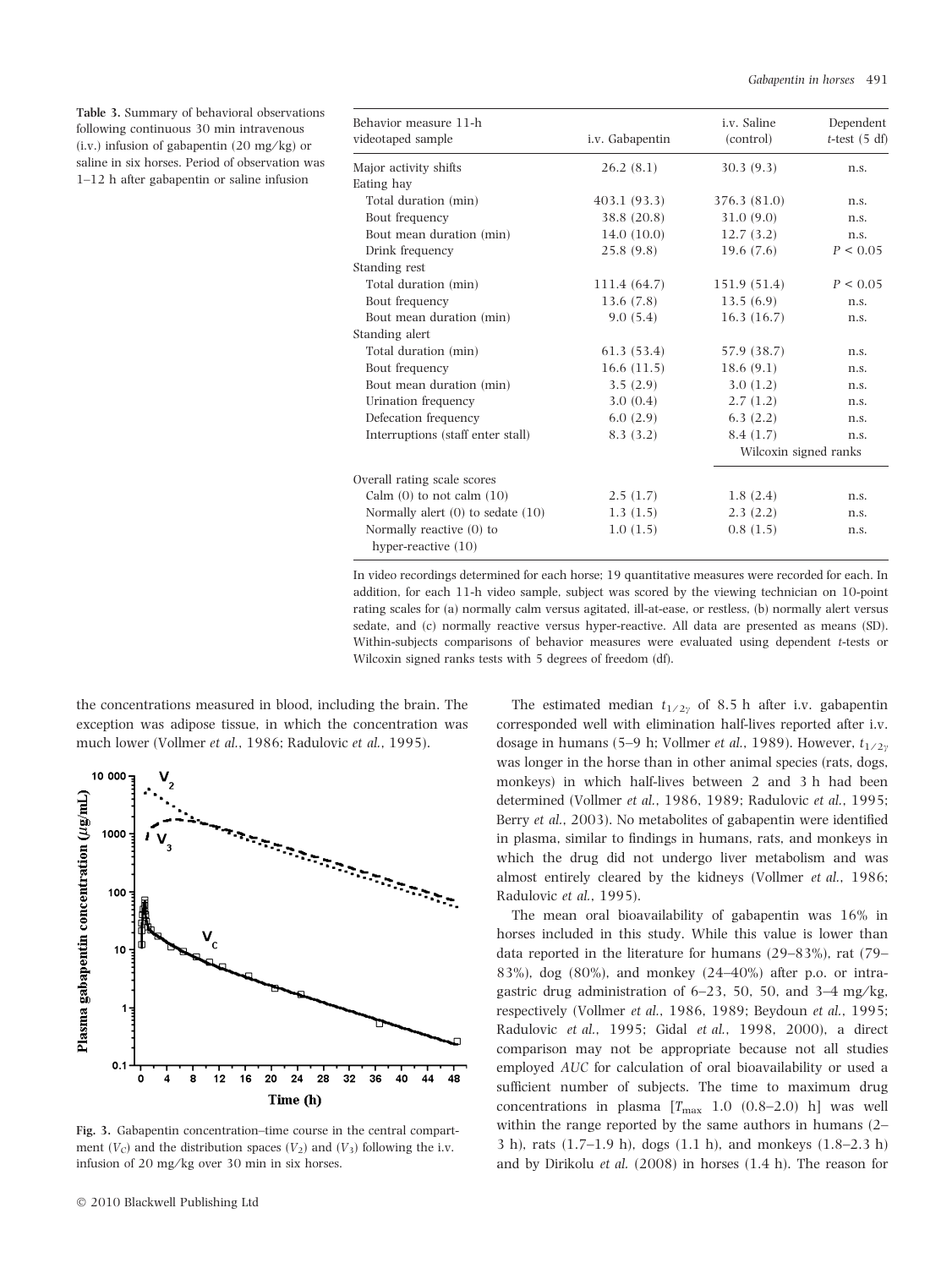the low bioavailability in our horse population is unclear; it may be as a result of lower stability of gabapentin in the oral drug solution, low solubility in the dosing form, saturation of intestinal transporters as speculated upon in other species (Berry et al., 2003; Del Amoa et al., 2008), or the larger dose in horses (compared with smaller animals) quickly by-passing the absorption window in the small intestine where the transporters are located. Food was not withheld except for half an hour before and an hour after dosing in our experiments to approximate a clinically relevant dosing procedure, this may have affected bioavailability.

After p.o. gabapentin dosage of  $20 \text{ mg/kg}$  in this study the median  $C_{\text{max}}$  (3.75  $\mu$ g/mL) compared with the maximum concentration of 0.27  $\mu$ g/mL reported by Dirikolu et al. (2008) after p.o. dosage of 5 mg/kg was much higher. These authors did not determine bioavailability at this lower dose. Based on proportional dose administration the  $C_{\text{max}}$  and  $AUC$  of the 5 mg ⁄ kg dose were also low suggesting that even at this lower dose the drug was poorly absorbed. This argues against the idea of a higher bioavailability with lower doses of gabapentin as proposed in other species (Stewart et al., 1993; Del Amoa et al., 2008).

For both i.v. and p.o. gabapentin dose we were able to detect gabapentin plasma concentrations above 70 ng ⁄ mL even at 48 h postdrug administration and those were clearly above the LOQ of 10 ng/mL. Although Dirikolu et al. (2008) applied a GC-MS/MS technique with similar LOQ (17 ng/mL; Lehner et al., 2007), the authors could not include any time point beyond 20 h in their pharmacokinetic analysis because in all study animals the plasma concentrations of gabapentin at 24 h had decreased below the lowest standard concentration (50 ng/mL). The inability to fully define the complete excretion curve may explain why these investigators determined a plasma elimination half-life of gabapentin in horses (3.4 h) that is approximately half as long as the half-life we determined in our study after oral drug administration (7.7 h). In other species the pharmacokinetics were commonly shown to be linear over a wide dose range (Vollmer et al., 1986) therefore the 4-fold difference in the horse dosage in our study is unlikely to explain the difference in half-life.

#### Cardiovascular and behavioral effects

The administration of 20 mg/kg gabapentin by i.v. infusion over 30 min or p.o. was well tolerated by all 6 horses. After i.v. dosage plasma gabapentin concentrations remained for approximately 15 h above the  $3-4 \mu g/mL$  range which has been associated with significant analgesic effects in adult human volunteers (Eckhardt et al., 2000) and anticonvulsive activity in pediatric and adult patients (Gatti et al., 2003). In contrast, with oral administration plasma gabapentin concentrations decreased much more rapidly, i.e. within 2–3 h below this threshold. Neither route of gabapentin dosage was associated with effects on heart rate, rhythm or blood pressure, nor severe central nervous effects, which concurs with experiences in human patients in which the drug was found to be safe and well tolerated (Beydoun et al., 1995, Gilron, 2007).

Some variation was observed in the depth and duration of sedation following i.v. gabapentin dosage in our study but overall the calming effect was mild as observed in rats after an i.v. dose of 90 mg/kg (Pan et al., 1999). In rodent studies an equilibration was established between blood and various brain tissues at 60 min (Vollmer et al., 1986) but not at 30 min, when all horses in our study were at least slightly sedate with a median score of 1. Four of the six horses were still slightly sedate at 90 min postadministration (Table 2). The plasma concentration during this period was  $22.5 - 73.9 \mu g/mL$ . If we assume an equilibration between blood and brain tissue after 30 min, this 3-fold difference in plasma concentrations with minimal variability in the sedation score suggests a limitation on the degree of sedation that can be produced by gabapentin. These are concentrations that would be difficult to attain by p.o. dosage. A large inter-subject variability in side effects is also recognized in human patients receiving p.o. gabapentin, though side effects such as dizziness and somnolence generally appear to be dosedependent and usually resolve after dose reduction (Gilron, 2007). No obvious reason was noted for the prolonged, deeper sedation in one horse and the plasma concentration was not markedly different from those measured in the remaining horses in the study.

During the 11 h period of behavioral analysis the only changes that were significantly affected by the i.v. dose of gabapentin were drinking frequency and standing rest time, which were increased and decreased, respectively. Gabapentin and the related drug pregabalin have not been reported to increase thirst in other species and hence it remains unknown why the animals drank more frequently. Environmental conditions were not controlled, however large fluctuations in ambient temperature were not present.

The sedation scoring system chosen had previously been used to assess the effect of  $\alpha_2$ -agonists (Hubbell & Muir, 2006) but may not be sensitive enough to fully detect the mild calming effects gabapentin causes in horses after i.v. dosage. Indeed, the results of a recent study in humans by Foldvary-Schaefer *et al.* (2002) suggested that gabapentin primarily changes sleep patterns (increase in slow wave sleep) with only minor reductions in arousal and awakening, unlike other centrally acting tranquilizers. As all our experiments were conducted in normal pain-free horses, it has not been determined if higher sedation scores would be attained in horses with existing pain, following multiple doses or part of other therapy. This is the challenge in determining the efficacy of this drug clinically.

# CONCLUSION

Administration of 20 mg/kg gabapentin in the horse was not associated with any cardiovascular or behavioral effects that would warrant its preclusion as a future therapy. Its pharmacokinetic profile in the equine is broadly consistent with that in other species; however its oral bioavailability is relatively low in the horse. Further work is required to assess the analgesic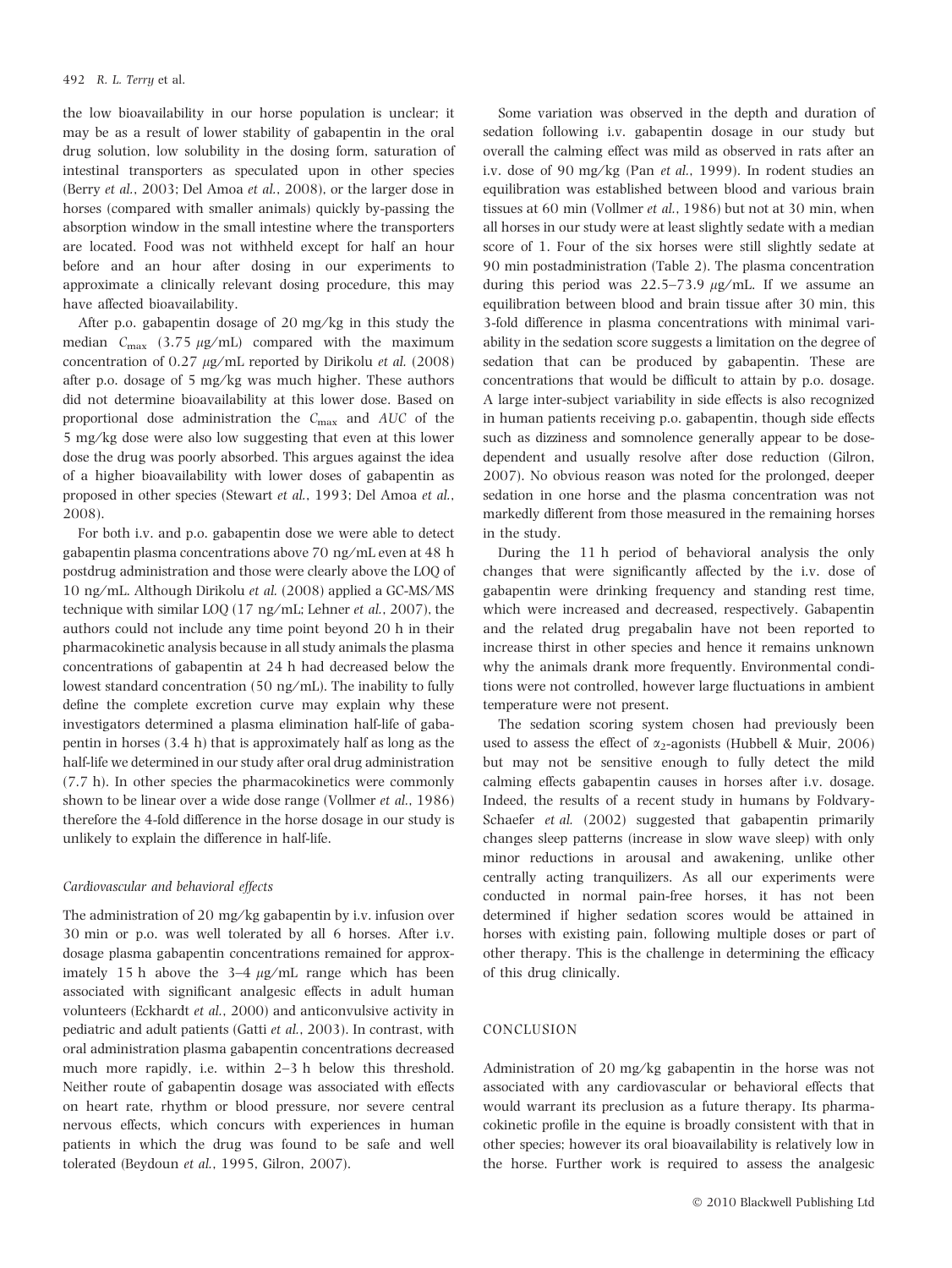efficacy of this drug in horses and appropriate dosing based on its bioavailability.

# ACKNOWLEDGMENTS

This study was conducted with funding from the Laminitis Research Grant of the School of Veterinary Medicine, University of Pennsylvania, and the Pennsylvania Horse and Harness Racing Commissions for which we are very thankful. Miss R. Terry gratefully acknowledges the Thouron Award for funding her position at New Bolton Center. The results of this study were presented in parts during the British Equine Veterinary Association (BEVA) Congress held in Birmingham, U.K., September 9-12, 2009. We also like to acknowledge the excellent technical assistance of Anne Hess, Marcie Ippolito, and Jaime Miller.

# **REFERENCES**

- Akaike, H. (1976) An information criterion (AIC). Mathematical Sciences, 14, 5–9.
- Arendt-Nielsen, L., Brøndum Frøkjær, J., Staahl, C., Graven-Nielsen, T., Huggins, J.P., Smart, T.S. & Mohr-Drewes, A. (2007) Effects of gabapentin on experimental somatic pain and temporal summation. Regional Anesthesia and Pain Medicine, 32, 382–388.
- Baillie, J.K. & Power, I. (2006) The mechanism of action of gabapentin in neuropathic pain. Current Opinion in Investigational Drugs, 7, 33–39.
- Berry, D.J., Beran, R.G., Plunkeft, M.J., Clarke, L.A. & Hung, W.T. (2003) The absorption of gabapentin following high dose escalation. Seizure, 12, 28–36.
- Beydoun, A., Uthman, B.M. & Sackellares, J.C. (1995) Gabapentin: pharmacokinetics, efficacy, and safety. Current Opinion in Investigational Drugs, 7, 33–39.
- Boyd, R.A., Türck, D., Abel, R.B., Sedman, A.J. & Bockbrader, H.N. (1999) Effects of age and gender on single-dose pharmacokinetics of gabapentin. Epilepsia, 40, 474–479.
- Carlsson, K.C. & Reubsaet, J.L.E. (2004) Sample preparation and determination of gabapentin in venous and capillary blood using liquid chromatography-tandem mass spectrometry. Journal of Pharmaceutical and Biomedical Analysis, 34, 415–423.
- Davis, J.L., Posner, L.P. & Elce, Y. (2007) Gabapentin for the treatment of neuropathic pain in a pregnant horse. Journal of the American Veterinary Medical Association, 231, 755–758.
- Del Amoa, E.M., Urtti, A. & Yliperttula, M. (2008) Pharmacokinetic role of L-type amino acid transporters LAT1 and LAT2. European Journal of Pharmaceutical Sciences, 35, 161–174.
- Dirikolu, L., Dafalla, A., Ely, K.J., Connerly, A.L., Jones, C.N., Elk Holy, H., Lehner, A.F., Thompson, K. & Tobin, T. (2008) Pharmacokinetics of gabapentin in horses. Journal of Veterinary Pharmacology and Therapeutics, 31, 175–177.
- Dutton, D.W., Lashnits, K.J. & Wegner, K. (2009) Managing severe hoof pain in a horse using multimodal analgesia and a modified composite pain score. Equine Veterinary Education, 21, 37–43.
- Eckhardt, K., Ammon, S., Hofmann, U., Riebe, A., Gugeler, N. & Mikus, G. (2000) Gabapentin enhances the analgesic effect of morphine in healthy volunteers. Anesthesia & Analgesia, 91, 185-191.
- Foldvary-Schaefer, N., De Leon Sanchez, I., Karafa, M., Mascha, E., Dinner, D. & Morris, H.H. (2002) Gabapentin increases slow-wave sleep in normal adults. Epilepsia, 43, 1493–1497.
- Gabrielsson, J. & Weiner, D. (2000) Pharmacokinetic and pharmacodynamic data analysis: concepts and applications, 3rd edn, pp. 81–82. Swedish Pharmaceutical Press, Stockholm, Sweden.
- Gatti, G., Ferrari, A.R., Guerrini, R., Bonanni, P., Bonomi, I. & Perucca, E. (2003) Plasma gabapentin concentrations in children with epilepsy: influence of age, relationship with dosage, and preliminary observations on correlation with clinical response. Therapeutic Drug Monitoring, 25, 54–60.
- Gee, N.S., Brown, J.P., Dissanayake, V.U., Offord, J., Thurlow, R. & Woodruff, G.N. (1996) The novel anticonvulsant drug, gabapentin (Neurontin), binds to the  $\alpha_2$ - $\delta$  subunit of a calcium channel. Journal of Biological Chemistry, 271, 5768–5776.
- Gidal, B.E., De Cerce, J., Bockbrader, H.N., Gonzalez, J., Kruger, S., Pitterle, M.E., Rutecki, P. & Ramsay, R.E. (1998) Gabapentin bioavailability: effect of dose and frequency of administration in adult patients with epilepsy. Epilepsy Research, 31, 91–99.
- Gidal, B.E., Radulovic, L.L., Kruger, S., Rutecki, P., Pitterle, M. & Bockbrader, H.N. (2000) Inter- and intra-subject variability in gabapentin absorption and absolute bioavailability. Epilepsy Research, 40, 123–127.
- Gilron, I. (2007) Gabapentin and pregabalin for chronic neuropathic and early postsurgical pain: current evidence and future directions. Current Opinion in Anesthesiology, 20, 456–472.
- Haig, G.M., Bockbrader, H.N., Wesche, D.L., Boellner, S.W., Ouellet, D., Brown, R.R., Randinitis, E.J. & Posvar, E.L. (2001) Single-dose gabapentin pharmacokinetics and safety in healthy infants and children. The Journal of Clinical Pharmacology, 41, 507–514.
- Harding, L.M., Kristensen, J.D. & Baranowski, A.P. (2005) Differential effects of neuoropathic analgesics on wind-up-like pain and somatosensory function in healthy volunteers. Clinical Journal of Pain, 21, 127–132.
- Hubbell, J.A.E. & Muir, W.W. (2006) Antagonism of detomidine sedation in the horse using intravenous tolazoline or atipamazole. Equine Veterinary Journal, 38, 238–241.
- Jensen, A.A., Mosbacher, J., Elg, S., Lingenhoel, K., Lohmann, T., Johansen, T.N., Abrahamsen, B., Mattsson, J.P., Lehmann, A., Bettler, B. & Bräuner-Osborne, H. (2002) The anticonvulsant gabapentin (neurontin) does not act through  $\gamma$ -aminobutyric acid-B receptors. Molecular Pharmacology, 61, 1377–1384.
- Jones, E., Viñuela-Fernandez, I., Eager, R.A., Delaney, A., Anderson, H., Patel, A., Robertson, D.C., Allchorne, A., Sirinathsinghji, E.C., Milne, E.M., Macintyre, N., Shaw, D.J., Waran, N.K., Mayhew, J. & Fleetwood-Walker, S.M. (2007) Neuropathic pain changes in equine laminitis pain. Pain, 132, 321–331.
- Kohn, C.W., Muir, W.W. & Sams, R. (1978) Plasma volume and extracellular fluid volume in horses at rest and following exercise. American Journal of Veterinary Research, 39, 871–874.
- Kong, V.K.F. & Irwin, M.G. (2007) Gabapentin: a multimodal perioperative drug? British Journal of Anaesthesia, 99, 775–786.
- Laird, M.A. & Gidal, B.E. (2000) Use of gabapentin in the treatment of neuropathic pain. The Annals of Pharmacotherapy, 34, 802–806.
- Lehner, A.F., Stewart, J., Dafalla, A., Ely, K.J., Connerly, A.L., Jones, C.N., ElkHoly, H., Thompson, K., Tobin, T. & Dirikolu, L. (2007) Gabapentin in horses: validation of an analytical method for gabapentin quantitation. Journal of Analytical Toxicology, 31, 555–565.
- Luo, Z.D., Chaplan, S.R., Higuera, E.S., Sorkin, L.S., Stauderman, K.A., Williams, M.E. & Yaksh, T.L. (2001) Upregulation of dorsal root ganglion  $\alpha$ 2 $\delta$  calcium channel subunit and its correlation with allodynia in spinal nerve-injured rats. Journal of Neuroscience, 21, 1868–1875.
- Maneuf, Y.P., Luo, Z.D. & Lee, K. (2006)  $\alpha 2\delta$  and the mechanism of action of gabapentin in the treatment of pain. Seminars in Cell & Developmental Biology, 17, 565–570.